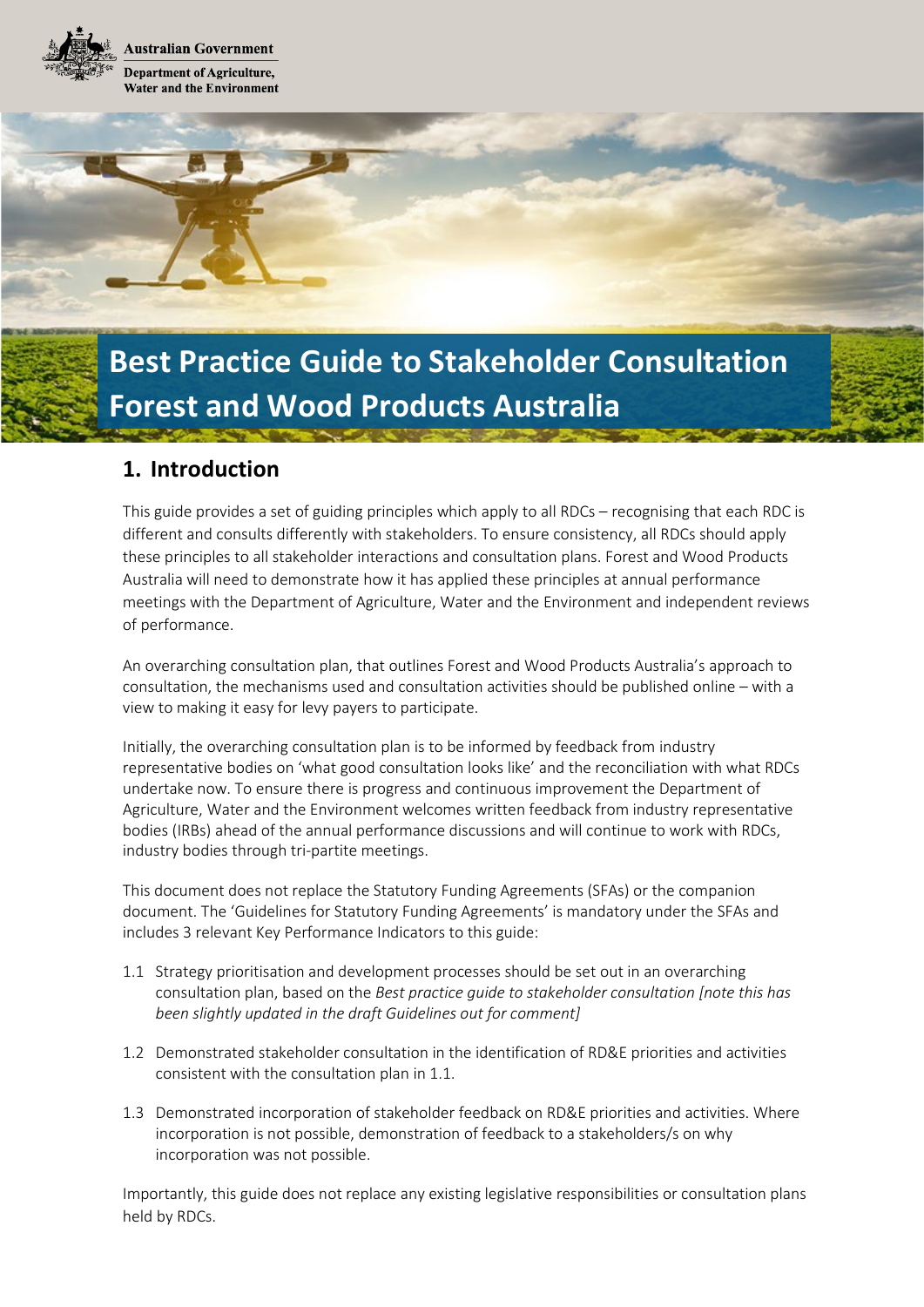# **2. Guiding Principles for all RDCs**

Good stakeholder consultation can be designed around six key principles: transparent; accessible; straightforward; well planned; fit for purpose; and responsive. These principles underpin meaningful, best practice consultation that is conducted in a genuine, frank, and respectful manner.

### **2.1 Transparent**

RDCs must be transparent about their operations and expenditure, and the setting and implementation of RD&E priorities and activities. RDCs have a responsibility to be accountable to their stakeholders and an obligation to make any information related to performance available to their stakeholders. RDCs should:

- be upfront with stakeholders about consultation expectations by clearly documenting and communicating roles and responsibilities of the RDC, industry representative bodies, industry participants and other stakeholders, including the degree in which they will consult and when and how their views will affect the project or activity
- be open to, and willing to accept feedback from stakeholders
- demonstrate in a timely and respectful manner how stakeholder input has been incorporated
- where stakeholder input cannot be incorporated, be clear about why not
- communicate key decisions relating to members and levy payers, including Board deliberations, and opportunities for input, such as annual general meetings
- be transparent about why information cannot be shared if unable to be completely transparent with stakeholders (for example if the information is confidential and cannot be publicly shared)
- utilise platforms and forums such as grow<sup>AG.</sup> and evoke<sup>AG.</sup> to share and engage.

#### **2.2 Accessible**

RDCs should ensure information is provided in a format that is easy for stakeholders to understand, through a variety of means that enables them to consult in the easiest and most appropriate way to suit their needs. RDCs should:

- use plain English, particularly when the issue is complex in nature
- ensure the presentation, format and platform is easy to understand and appropriate
- include summaries in written communication to ensure stakeholders can quickly identify information relevant to them
- adapt or modify the consultation approach depending on the need of the stakeholder/s, with online options where appropriate
- publish key information and research on website/s, which are easily searchable
- ensure that all stakeholders are provided an equal opportunity to contribute
- respond promptly to the queries of stakeholders and show a genuine interest in their input.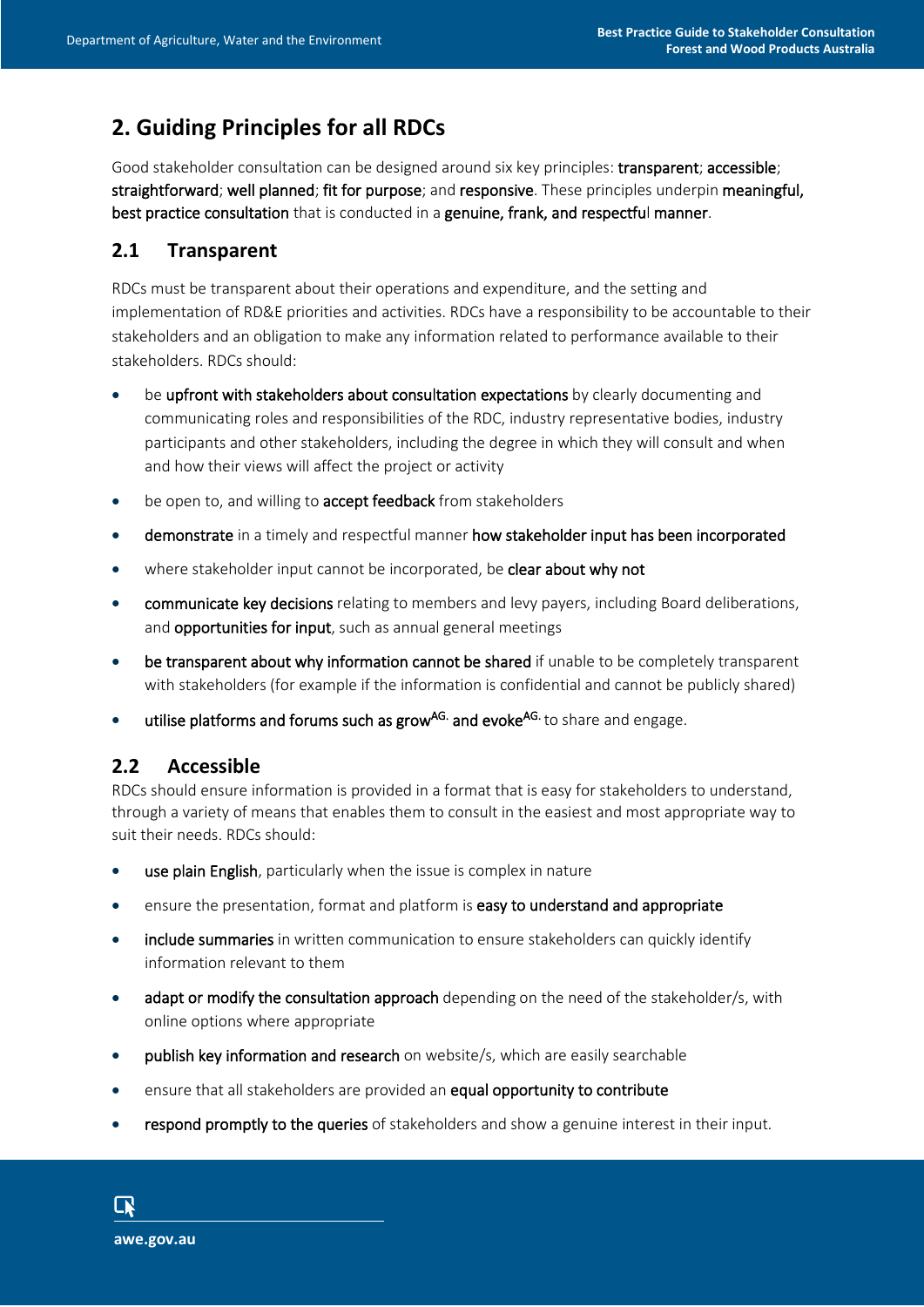# **2.3 Straightforward**

RDCs should consider the needs and competing priorities of their stakeholders to ensure that they are able to consult in the most appropriate and simplest way. RDCs should:

- ensure that stakeholders are aware of the time commitment expectations and ensure consultation is efficient
- be **understanding of demands** already on their stakeholders, including other consultation processes, and seasonal considerations
- monitor and evaluate where stakeholders rely on and appreciate regular consultation and where stakeholders are feeling over-consulted
- consider targeted or group requests to reduce the burden on stakeholders and improve efficiency, particularly for smaller industries input is sought from the same stakeholders
- where possible, streamline consultation across RDCs, for example where a stakeholder may farm multiple commodities.
- use trusted and established industry pathways to communicate with stakeholders.

#### **2.4 Well planned**

RDCs should plan well ahead, and give stakeholders advance notice about how they will be consulted and provide adequate time for them to prepare feedback and advice, to achieve meaningful input. RDCs should:

- ensure consultation is purpose-driven, timely, appropriate, and adaptable
- have realistic timeframes, taking account of seasonal pressures (i.e., sowing, harvesting and pruning), public holidays, the end of financial year and holiday periods, and being aware of competing activities
- engage stakeholders early so stakeholders can plan and prepare their input
- where a project is large and is likely time consuming, provide stakeholders multiple opportunities to provide feedback
- recognise and link into industry events and annual general meetings.

While considered consultation is best practice, there will be instances where shorter consultation timeframes are required – for instance on a critical emerging issue (e.g., biosecurity, international trade, or suddenly emerging management or organisational matters). On these occasions, an explanation should be given why the timeframe for consultation is short.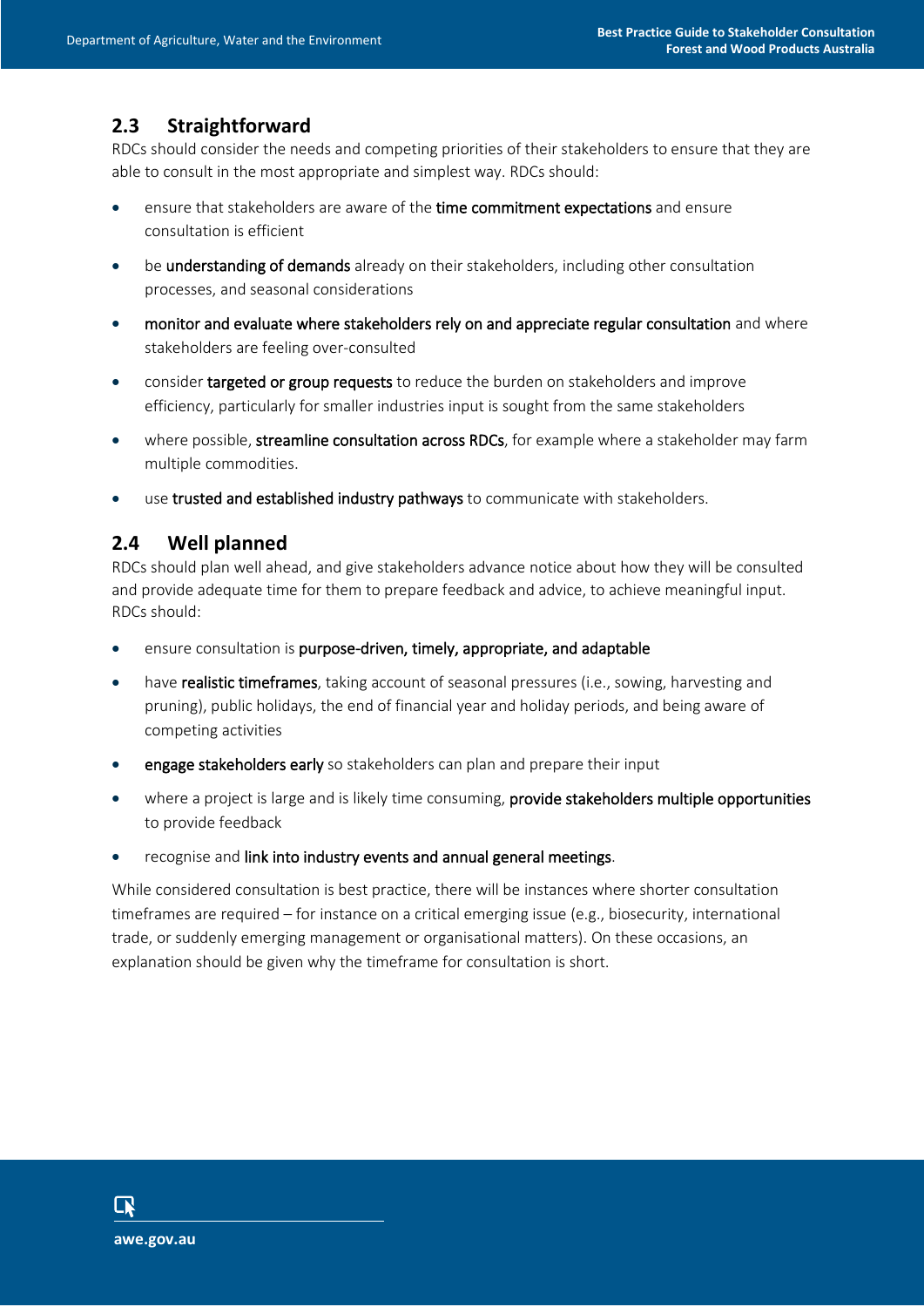# **2.5 Fit for purpose**

RDCs are expected to balance the long-term, short-term, high and low risk RD&E activities. Industries have a diverse range of stakeholders and there will inevitably be different needs and expectations to be managed. RDCs should:

- know what their stakeholders want and need to know and ensure consultation is tailored accordingly
- ensure that the consultation approach is adaptable and tailored to the audience and/or levy payers and considers their priorities
- base consultation on the most appropriate methodology (e.g. co-design, seeking comments on options to deliver an outcomes etc)
- adjust consultation depending on the issues under consideration, who needs to be consulted, and the available time and resources. Examples of ways to consult include, but are not limited to:
	- Discussion papers **•** Surveys
	- Calls for comment or feedback Newsletters
	- Forums, workshops or networks **•** Publications
	- Extension events, conferences Website updates
- 
- 
- -
	- Social media Webinars

### **2.6 Responsive**

As part of their SFAs, RDCs are required to undertake monitoring and evaluation. This includes a commitment to communicate and demonstrate the results of RD&E activities and investments to stakeholders. RDCs should:

- collect data on what consultation methods are most effective (for example, which type of consultation yielded the most responses or resulted in the most information provided)
- regularly evaluate and review the ways that they consult stakeholders to ensure that they are effective
- look for informal opportunities to seek feedback and review performance
- be **evidence-based** and **accountable** to stakeholders
- be aware of stakeholder consultation fatigue and adjust consultation accordingly.

RDCs are encouraged to publish their plans for how they will monitor and evaluate their overarching consultation plan on their website.